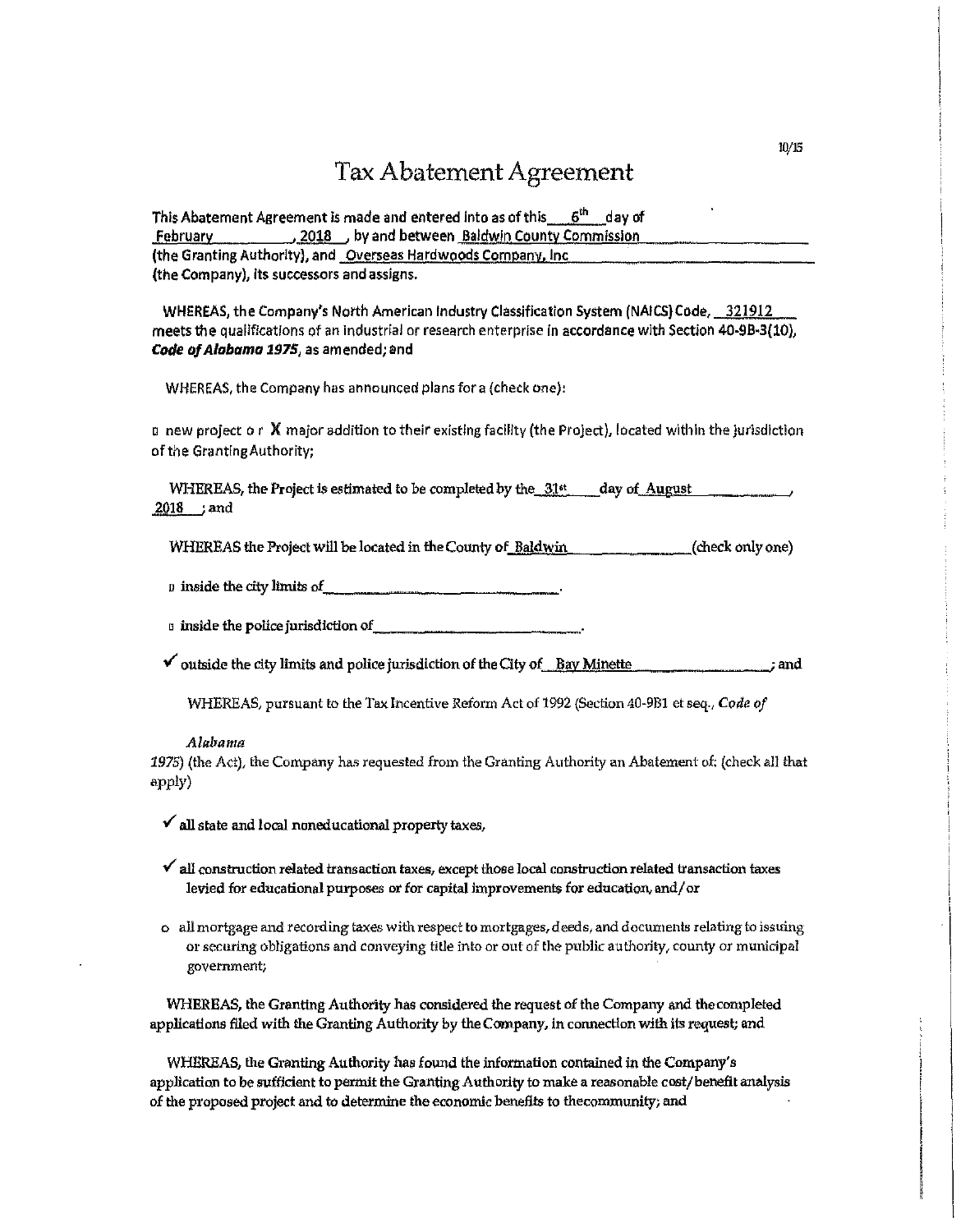WHEREAS, at its meeting held on the  $-6<sup>th</sup>$  day of February , 2018 (the Meeting), the Granting Authority approved the Company's application for abatement of (check all that apply):

 $\checkmark$  all state and local noneducational property taxes;

 $\checkmark$  all construction related transaction taxes, except those local construction related transaction taxes levied for educational purposes or for capital improvements for education; and/ or

**a all mortgage and recording taxes with respect fo mortgages, deeds, and docum-ents relating to issuing or securing obligations and conveying title into or out of the public authority, county or municipal government;** 

WHEREAS, the Project will consist of private use industrial development property, which is composed of all real and/ or related personal property to be acquired, constructed, and installed thereon, as described in Attachment One hereto; and

WHEREAS, the private use industrial development property for which the abatement is applied shall be (check whichever is applicable):

 $\checkmark$  owned by the entity applying for the abatement,

a leased from a public authority, municipal, or county govemment;and

WHEREAS, in the event that the private use industrial development property is leased from a public authority, municipal, or county government, the lessee shall be treated as the owner of such property for **federal income** tax **purposes; and** 

**WHEREAS, it shall be indicated whether the Granting Authority intends to issue bonds in connection with the private use industrial development property herein described, and, if so intendsf shall attach a copy of the inducement agreement;and** 

WHEREAS, for the purposes of abatement of all noneducational property taxes (if applicable), it has been determined that no portion of the Project has been placed in service or operation by the Company or by a related party, as defined in 26 U.S.C. §267, with respect to the Company prior to the Effective Date of **this Agreement;and** 

**WHEREAS, for the purposes of the abatement of construction related transaction taxes (if applicable), no portion of the Project which has been requested for abatement has been purchased prior to the**  Effective Date of this Agreement; and

**WHEREAS, the Projecl' conducts trade or business as defined as an industrial or research enterprise:** 

Predominately as described in the 2012 North American Industry Classification System, promulgated by the Executive Office of the President of the United States, Office of Management and Budget, Sectors 31 (other than National Industry 311811), 32, 33, 55 (if not for the production of electricity); Subsectors 423, 424,482, 493,511,517,518 (without regard to the premise that data processing and related services be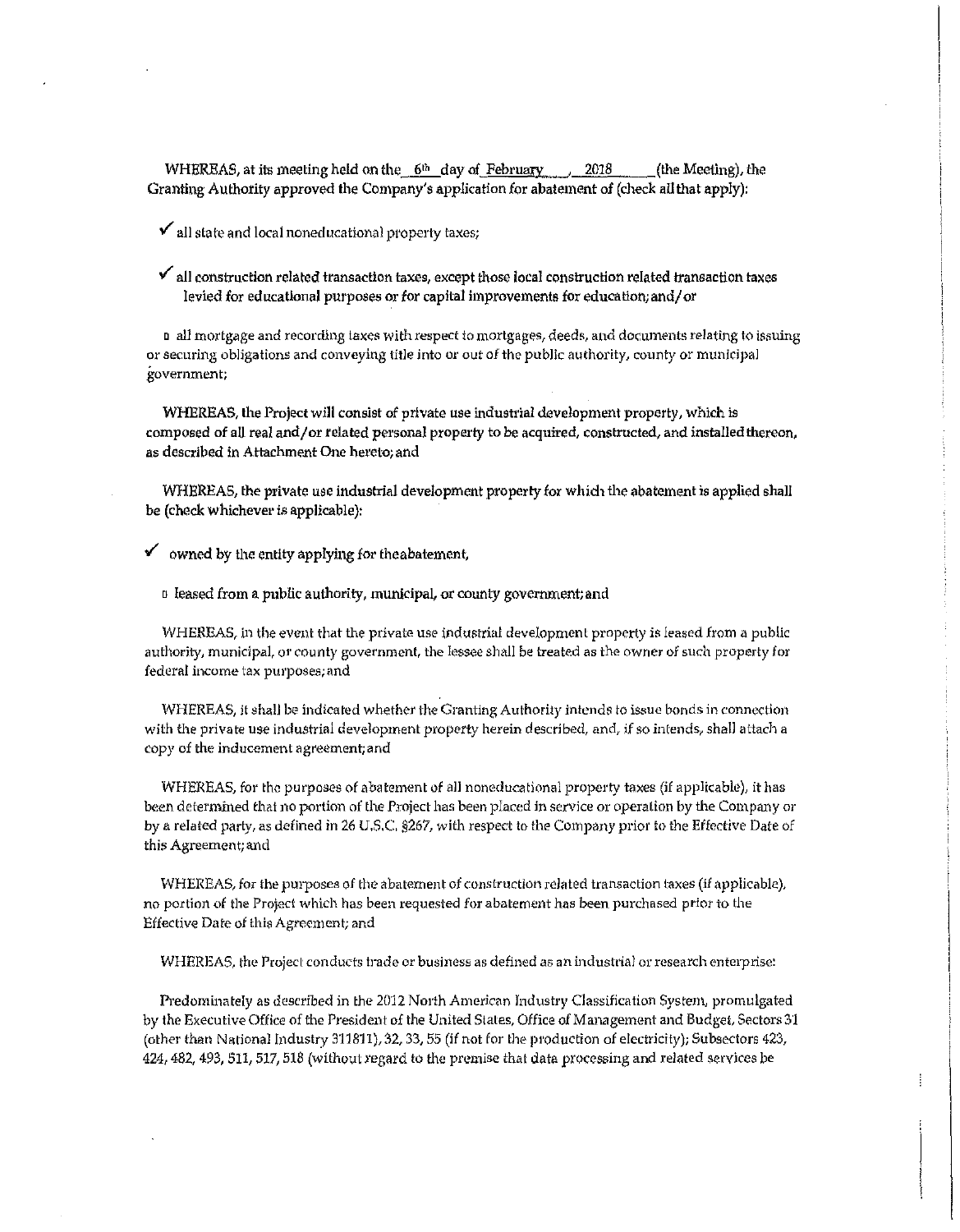performed in conjunction with a third party), and 927; Industry Groups 1133, 2121, 4862, 4882, 4883 (other than 48833), 5121 (other than 51213), 5415, and 5417; Industries 48691, 48699, 48819, 51221, 51913,52232, 54133, 54134, 54138, 56291, 56292, and 92811; and National Industries 115111,22111, 221330, 541614, 561422 (other than establishments that originate telephone calls), 562213, and 611512 or any similar **classification sys tern developed in conjunction with the United States Department of Commerce or Office**  of Management and Budget, or any industrial or research enterprise as defined in Section 40-9B-3(a)(10), *Code of Alabama 1975,* **as amended, or a target of the state's economic development efforts pursuant to** the Accelerate Alabama Strategic Economic Development Plan adopted in January 2012 by the Alabama Economic Development Alliance, created by Executive Order Number 21 of the Governor on July 18, **2011, or any amended version or successor document thereto,** 

A headquarters facility project as described in NAICS 551114 at which not less than 50 jobs are located, A data processing center as defined in Section 40-9B-3(a)(4), Code of Alabama 1975,

A research and development facility as defined in Section 40-9B-3(a)(23), Code of Alabama 1975,

A renewable energy facility as defined in Section 40-9B-3(a)(22), Code of Alabama 1975,

**A facility that produces electricity from aJternatlve energy resources 01· hydropower production as**  defined in Section 40-9B-3(a)(10)e, Code of Alabama 1975, or

A tourism destination attraction as defined in Section 40-9B-3(a)(25), Code of Alabama 1975;

WHEREAS, if the Project is a major addition *to* an existing facility, the request for abatement of all state **and local noneducational property taxes {if applicable) and/or construction related transaction taxes (H applicable) does not include any capitalized repairs~ rebuj]ds <sup>1</sup>maintenance1 replacement equipment, or costs associated with the renovating or remodeling of existing facilities of industrial development**  property previously placed in service by the Company; and

WHEREAS, if the Project is a major addition to an existing facility the addition equals the lesser of (i) thirty (30) percent of the original cost of the industrial development property, or (ii) \$2,000,000; and

WHEREAS, the Company is duly qualified to do business in the State of Alabama, and has powers to enter into, and perform and observe the agreements and covenants on its part contained in this **Agreement; and** 

WHEREAS, the Granting Authority represents and warrants to the Company (a) that it has power under that constitution and laws of the State of Alabama (including particularly the provisions of the Act) **to carry out the provisions of this Agreement, (b) that the execution of this Agreement on its behalf has**  been duly authorized by resolution adopted by the governing body of the Granting Authority;

NOW, THEREFORE, the Granting Authority and the company, in consideration of the mutual promises and benefits specified herein, hereby agree as follows:

**ln accordance with the Act, the Granting Authority hereby grants to the Company an abatement fron.1**  liability for the following taxes as permitted by the Act (check all that apply):

 $\vee$  a) Noneducational Property Taxes: all state and local noneducational property taxes that are not **required to be used for educational purposes or for capital improvements foreducation for**  $\frac{10}{10}$ **. years,** 

↓ (b) Construction Related Transaction Taxes: the transaction taxes imposed by Chapter 23 of Title 40 *Code of Alabama 1975* on the tangible personal property and taxable services to be incorporated into the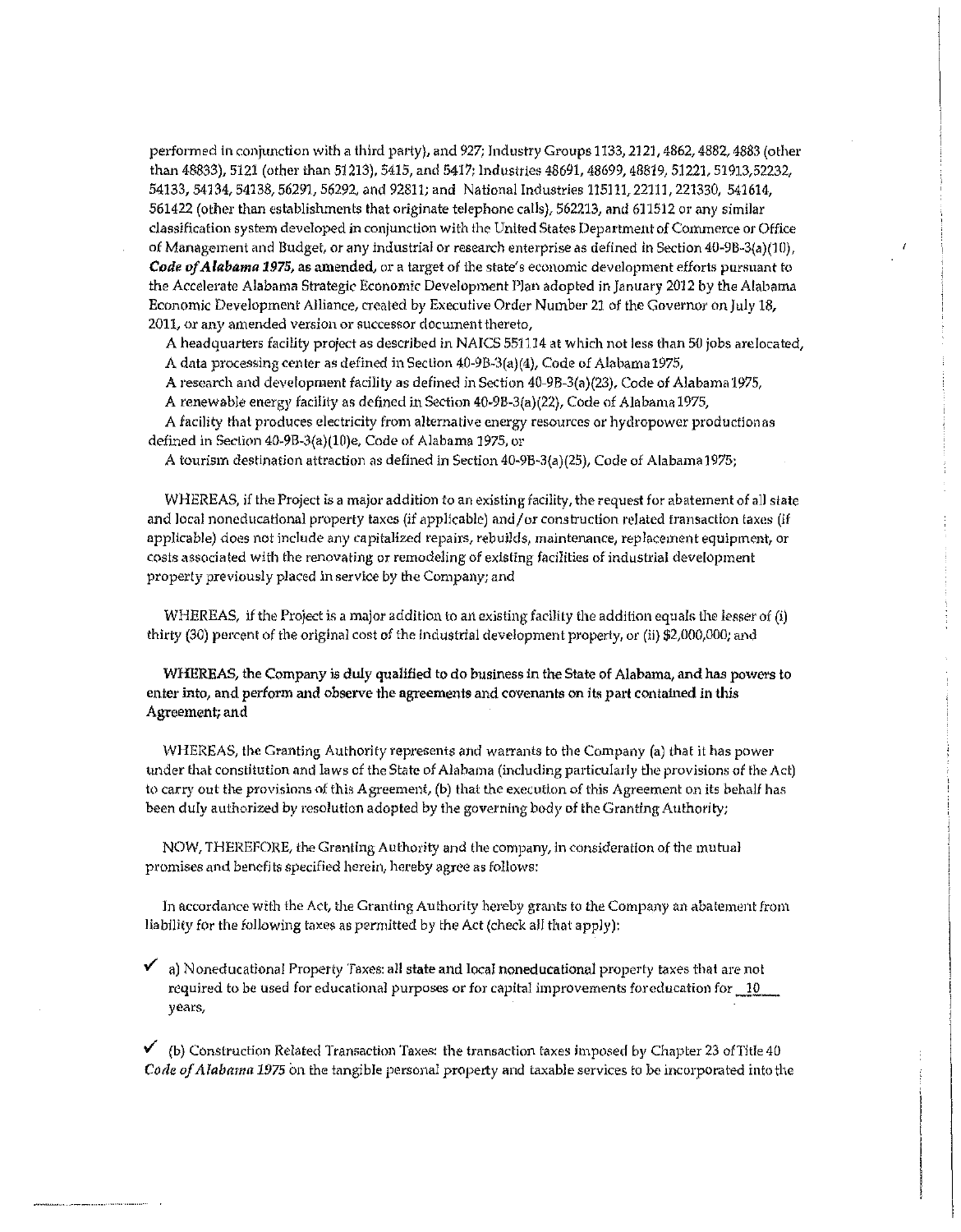Project, the cost of which may be added to the capital account with respect to the Project, except for those **Jocal construction related transaction taxes levied for educational purposes or for capital improvements**  for education;and/or

a (c) Mortgage and Recording Taxes: all taxes imposed by Chapter 22 of Title 40 *Code of Alabama 1975*  **relating to mortgages, deeds, and documents relating to issuing or securing obligations and conveying title**  into or out of the Granting Authority with respect to the Project.

**2. An esHmate of the amount of tax abated pursuant to this Agreement is set forth below. The**  Granting Authority and the Company hereby acknowledge that this estimate reflects the amount of tax **abated for the period stated, under current law, and that the actual abatement for such taxes may be for a greater or lesser amount depending upon the actual amount of such taxes levied during the abatement**  periods stated. (Check all thatapply):

 $\checkmark$  If no bonds are to be issued, noneducational property taxes are expected to be approximately \$ 3,900. per year and the maximum period for such abatement shall be valid for a period of **J.Q\_\_\_\_\_years 1 beginning with the October 1 lien date next proceeding the acqufailion date of abated**  property.

**c (b} If bonds are issued, noneducational property taxes are expected to be approximately**  per year and the maximum period for such abatement shall be valid for a period of  $-$  years, beginning the initial date bonds are issued to finance project.

 $\checkmark$  (c) Construction related transaction taxes, except those local construction related transaction taxes **levied for educational purposes or for capital improvernents for education, are expected to be**  approximately\$ 16,800 and such abatement shall not extend beyond the date the Project **is placed in service.** 

(d) Mortgage and recording taxes are expected to be\$ \_\_\_\_\_\_\_\_\_\_\_ \_

3. The Company hereby makes the following good faith projections:

(a) Amount to be invested in the Project:  $$2.179.000$  . Amount to be invested in the Project:  $$2.179.000$ 

b) Number of individuals to be employed initially at the Project and in each of the succeeding three **years:** 

 $Initially_12$  Year 1\_3 \_\_\_\_\_\_ Year 2\_3 \_\_\_\_\_ Year 3\_3

(c) Annual payroll initially at the Project and in each of the succeeding three years: Initially \$410,000 Year 1\$75,000 Year 2\$ 75,000 Year 3 \$ 75.000

4. The Company shall file with the Alabama Department of Revenue within 90 days after the date of the Meeting a copy of this agreement as required by Section 40-9B"6(c) **of** the Act.

# **GENERALLY**

**5.** Compliance. If the Company fails to comply with any provision in this Agreement or if any of the material statements contained herein or in Attachment Two *(Note: This attachment shall include the*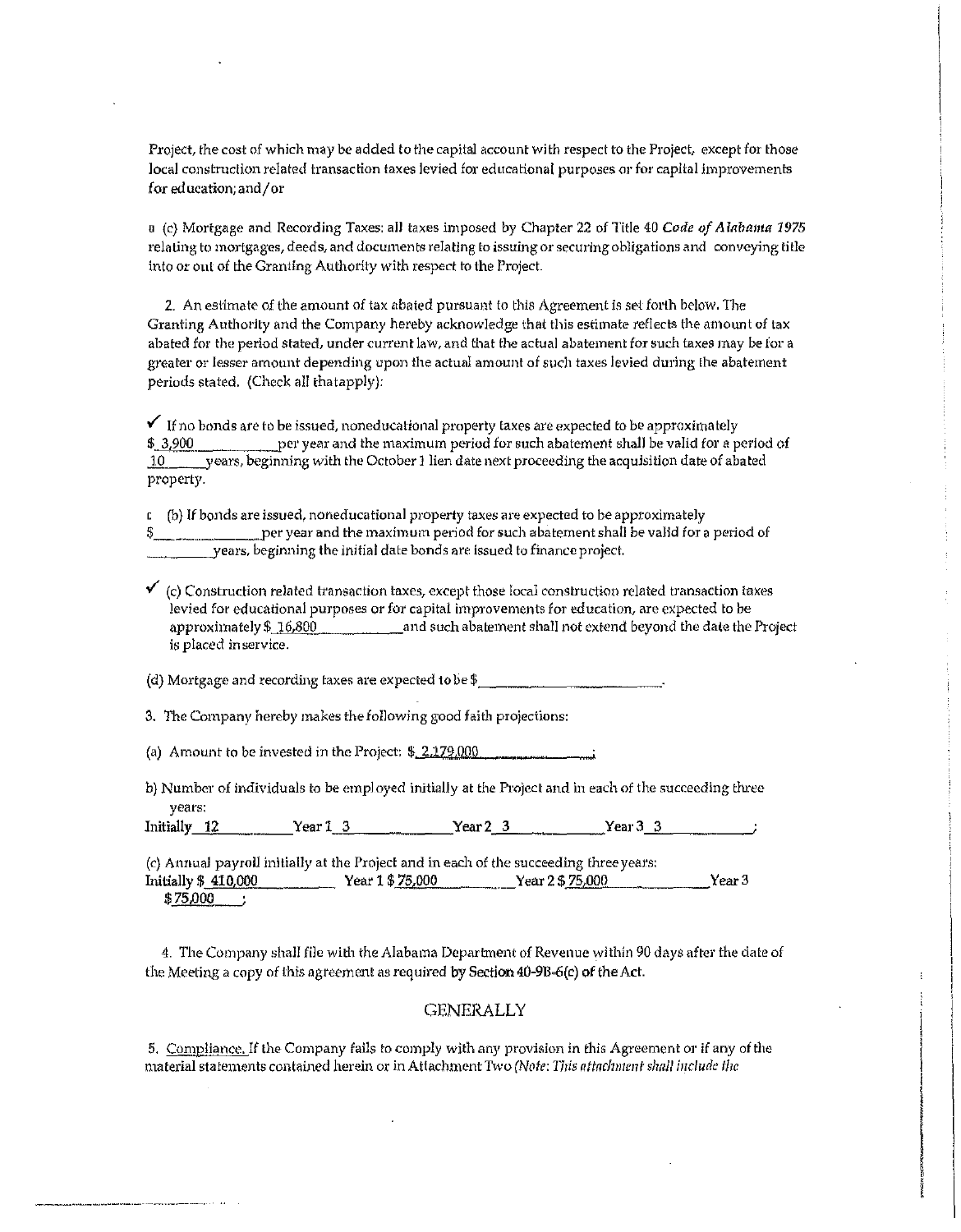application for *abatement*), are determined to have been misrepresented whether intentionally, negligently, or otherwise, the Granting Authority shall terminate this Agreement and take such equitable action available to it as if this Agreement had never existed. If it is determined that certain items, which are identified on the application form for abatement of taxes, are nol in compliance with the Act or governing regula tions, these items may be subject to taxation for all local and state taxing authorities.

6. Binding Agreement. Each party to this Agreement hereby represents and warrants that the person executing this Agreement on behalf of the party is authorized to do so and that lhis Agreement shall be binding and enforceable when duly executed and delivered by each party. This Agreement shall be binding upon and inure to the benefit of each of the parties and their respective successors.

7. Limitations. Notwithstanding any provision contained herein to the contrary, this Agreement is limited solely to the abatement of (check all that apply):

 $\checkmark$  all state and local noneducational property taxes,

 $\checkmark$  all construction related transaction taxes, except those local construction related transaction taxes levied for educational purposes or for capital improvements for education, and/ or

c all mortgage and recording taxes for the periods specified herein. Nothing in this Agreement shall be construed as a waiver by the Company of any greater benefits that the Project or any portion thereofmay have available under the provisions of the law other than the Act.

8. Severability. This Agreement may *be* amended or terminated upon. mutual consent of the Company and the Granting Authority. Any such amendment or termination shall not in any manner affect the rights and duties by and between the Company and the Granting Authority.

This Agreement is executed as of the dates specified below.

Overseas Hardwoods Company, Inc (the Company

Name: Gregory Robinson

|          | <b>Baldwin County Commission</b> |
|----------|----------------------------------|
|          | (the Granting Authority)         |
| $R_{V'}$ |                                  |
| Name:    |                                  |

Title: VP of Operations  $\qquad \qquad$  Title:  $\bigcup \Omega \cup \Omega \cap C$ 

Date: 2/6/18 Date: 2/6/18



 $\frac{1}{2}$ 1. approved by i complete distributions

in die Angelseungen<br>Besteht **International** 

I i'r yn yn ddiwyddiadau ar yn y cyfeiriadau yn y cyfeiriadau yn y gyfeiriadau yn y cyfeiriadau yn y cyfeiriad<br>Definifiad yn y cyfeiriadau yn y cyfeiriadau yn y cyfeiriadau yn y cyfeiriadau yn y cyfeiriadau yn y cyfeiriad • ~ 15092